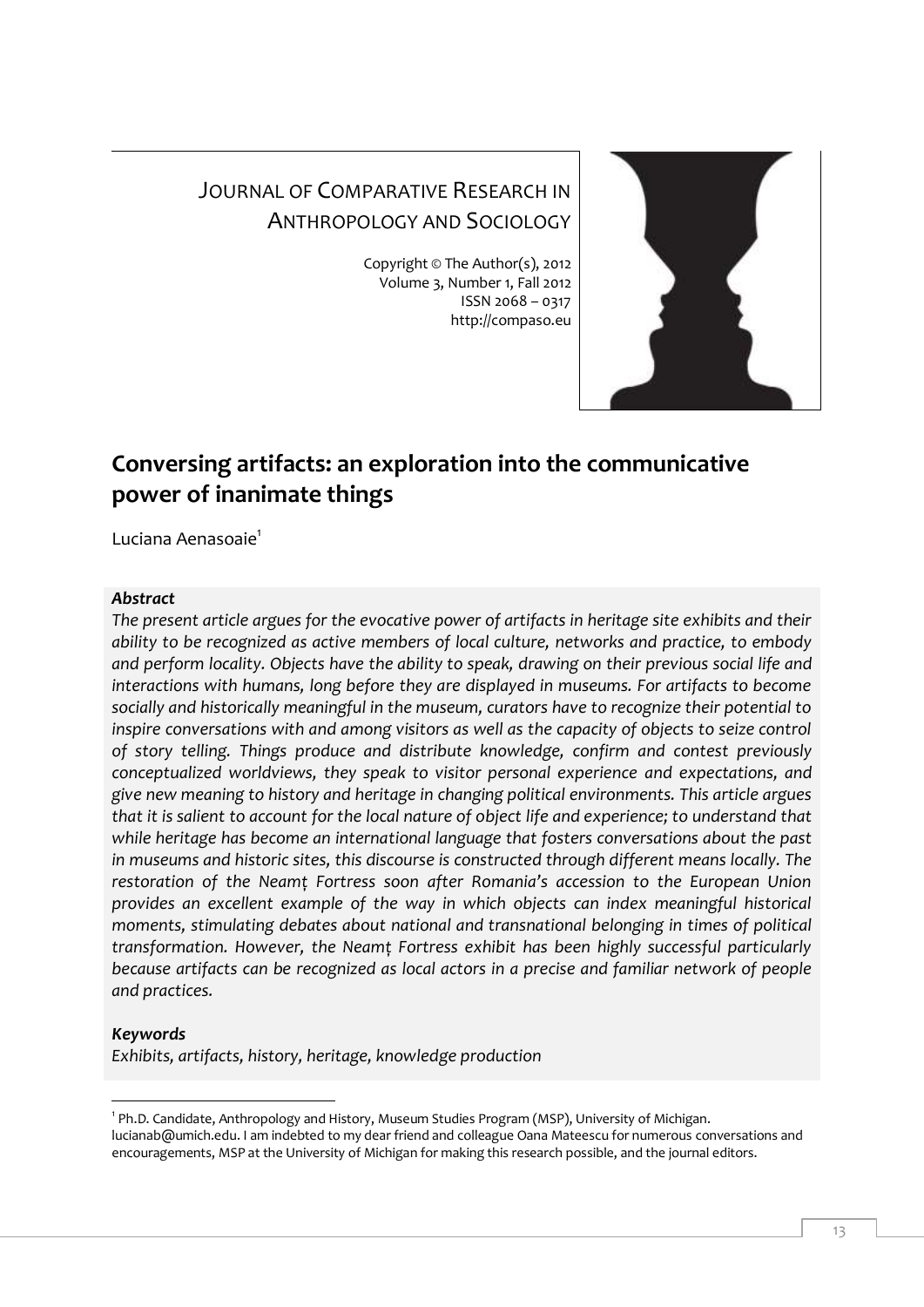#### **Project origins and research methodology**

The Neamţ Fortress recognized me; its walls remembered my childhood curiosity! I never set out to research or write about the fortress, but in 2009, as part of my Museum Studies Certificate requirements I was offered an internship at the History and Archaeology Museum of Piatra Neamţ (HAMPN). My hometown I had left behind a decade earlier was now my primary research field site as I pursued my doctoral degree in Anthropology and History at the University of Michigan. I became interested in the Neamt Fortress because I found myself in the middle of its restoration project and its debates. It also seemed quite romantic to get involved with the restoration of the citadel that guarded my youth. I had visited the Neamt Fortress hundreds of times during school and family trips, history lessons and Moldova monastery tours with visiting friends. I kept a journal of my internship experience at the HAMPN not knowing at the time what would come of it.

I wanted to learn at HAMPN and believed that over the years, I had acquired numerous skills that the museum administration would recognize as useful. Given that this was my second preliminary research trip to Piatra Neamt, my plan was to work at the museum, tell people about my research project, ask for interviews and make connections. However, everyone at the museum seemed pressed by time and busy with the restoration project so I decided to get on board. My primary research methodology had become participant observation with the museum team during the restoration and following and interviewing visitors after the exhibit was opened. In addition to that, I began working on an electronic database for the museum library, which gave me access to hundreds of primary sources about local and national history as well as the privilege of engaging in numerous conversations with the museum librarian and staff. At times, I would witness unique debates about the restoration right in front of my desk.

However, my inquiries were not without obstacles; none of the museum staff agreed to a formal interview. Most of them did not understand the conditions of my being in their space. Why would the U.S. be interested in what they had to say? Moreover, what would a young lady like myself have to offer to such a knowledgeable group of scholars?<sup>2</sup> However, I did not get discouraged; I gathered information from any source I came across: recorded public statements and media interviews with the museum members, took notes about every instance someone mentioned the Neamţ restoration in Piatra Neamt, the setting and circumstances of the conversation, visited the site as often as possible (even though I had to make my own transportation arrangements), gathered videos about the project and tourist materials from local news stations, researched history text books and popular literature about the fortress. After the grand opening, I followed around groups of tourists, interviewed visitors and members of the local community who had seen the exhibit, read the visitor log and recorded audience reactions as much as possible.

 $2$  From numerous conversations with my colleagues working in Eastern Europe I have found that my experience is not unique.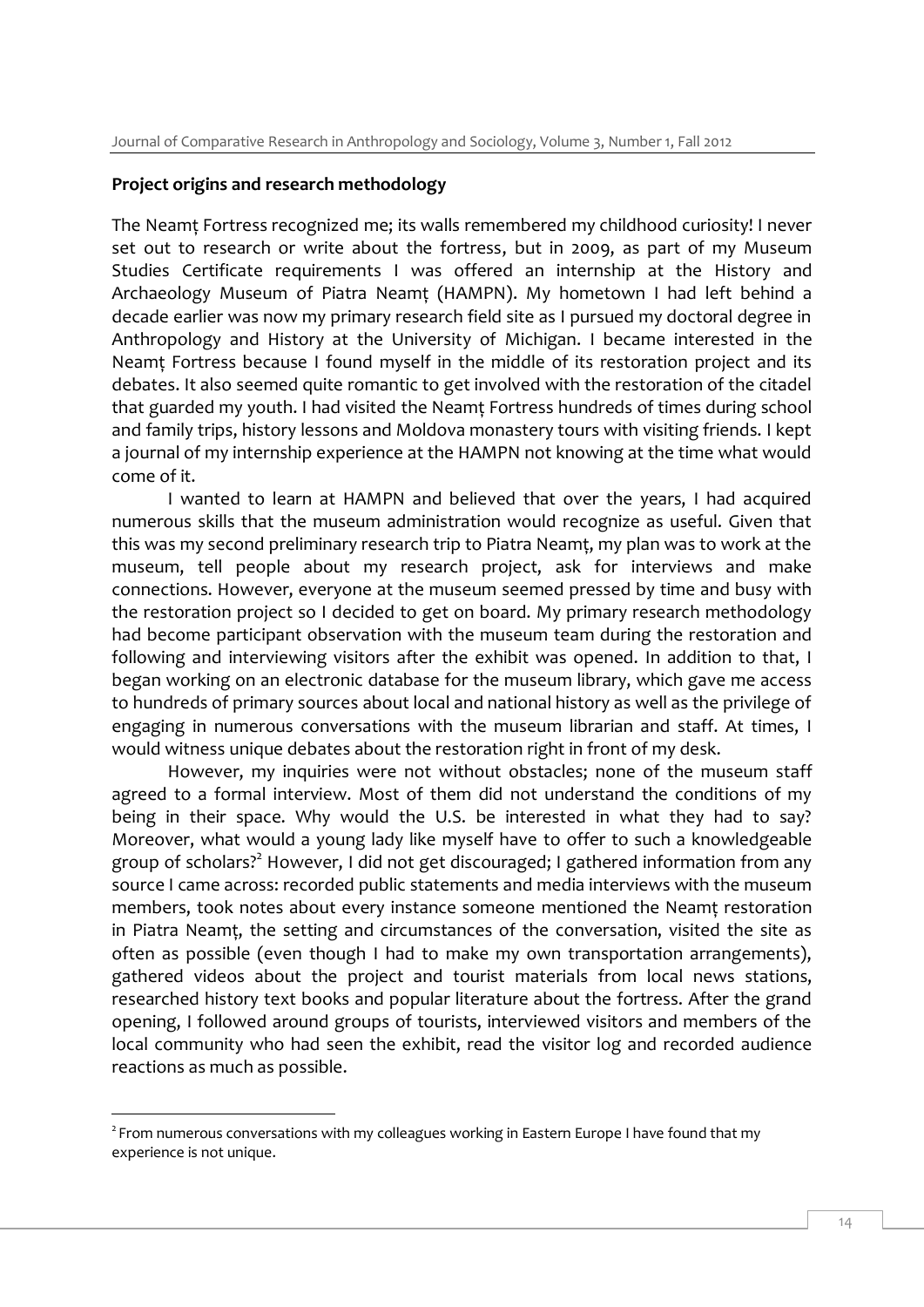This article does not discuss every room or artifact in the Neamt Fortress exhibit; instead it focuses on the objects and rooms that visitors or exhibit designers chose to talk about; uncontrollable things, loud things, ordinary things, inauthentic things. This condition of my ethnographic material is most likely caused by the lack of an initial research question about the Neamţ Fortress. However, one cannot ignore the value of self-emergent ethnographic material unconditioned by pre-established inquiries. The limitations of the circumstances above are most likely obvious: this discussion lacks a voluntary contribution from the museum side and the focus remains on a few objects that emerge as story tellers while hundreds of other artifacts remain silent. Perhaps this silence is to be explored elsewhere.

#### **Discovering the Neamţ Fortress**

Located in Târgul Neamţ, Romania (North-East Romania), the Neamţ Fortress was built during Petru I Muşat's reign (1375-1391) but it is remembered in Romanian history for its days of glory during the reign of Ştefan the Great (1457-1504) who expanded and fortified the citadel to defend Moldova from the Ottoman Empire.

> The works carried out here during his reign consisted in upraising the old walls, building the four bastions of the exterior court and the arch-shaped access bridge sustained upon eleven stone pillars. Thus reinforced, in 1476 the fortress withstood the siege of Mohamed II after the battle from Valea Alba-Războieni.<sup>3</sup>

Sanctified by the Christian Orthodox Church, Ştefan the Great, one of Moldova's most successful medieval rulers, cannot be divorced from how the Neamt Fortress is remembered in contemporary Romania.

Praised in Romanian literature by Costache Negruzzi, the Neamt Fortress is also remembered via the middle school short story<sup>4</sup> of Sobieski, the Polish ruler impressed by the bravery of the hand-full of Romanian soldiers who, in 1691, resisted the Polish army and defended the citadel for a couple of days. For decades, Negruzzi's text was on the reading lists for high school admission exams<sup>5</sup>.

Today, the Neamţ Fortress is the property of the Neamţ County Council (*Consiliul Judetean Neamţ*) and part of the regional Museum Complex dedicated to preserving and displaying the local history of the Neamţ County. The administrative center of the Museum Complex is represented by HAMPN, where I completed my three-month internship in the summer of 2009. For three years, the Museum complex, in partnership with the Neamt County Council, the Târgul Neamt Mayor's office and with funding received from the European Union (PHARE 2004 in preparation for EU accession in 2007)

<sup>&</sup>lt;sup>3</sup> "Brief History" plaque at the Neamț Fortress exhibit entrance.

<sup>4</sup> *Sobieski si Romanii* by Costache Negruzzi

<sup>&</sup>lt;sup>5</sup> In 1999 the educational system was redesigned and students do not take the same exam but Negruzzi's text continues to be on the middle-school reading lists.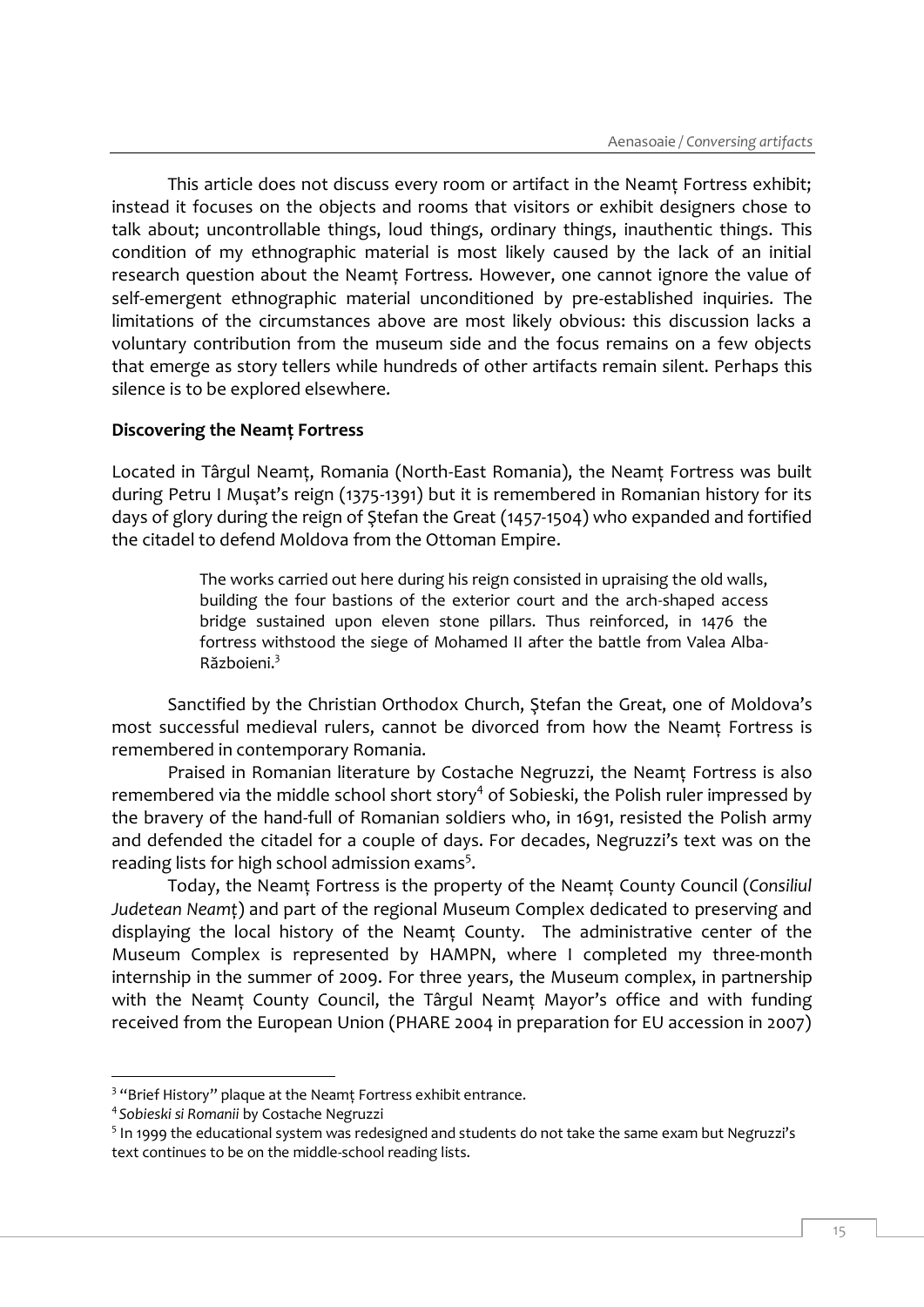Journal of Comparative Research in Anthropology and Sociology, Volume 3, Number 1, Fall 2012

was engaged in an ambitious restoration project that transformed the Neamt Fortress as a historical monument (M.H.L. 2007).

Until 2006, when the HAMPN received over 2.5 million Euros from the European Union to undergo the restoration project, visitors at the Neamt Fortress could only imagine what the few walls in ruins used to represent for  $15<sup>th</sup>$  and  $16<sup>th</sup>$  centuries Moldovans. However, it is exactly the citadel's former potential to call on one's own imagination that led some visitors to claim that the fortress was now "way too restored"<sup>6</sup>. Considered a historical artifact itself, the fortress was not a proper environment to display any other objects: there were no closed rooms and the interior court walls were almost completely destroyed (see figure I-left). Located on top of a hill, visible from miles away, but accessible only by a thirty minute hike, the Neamţ Fortress began to speak to visitors long before their arrival in town. Its walls destroyed by warfare and time passing, its grandiose recognizable medieval structure, its remote location and fortification spoke about the turmoil it endured, about a time in history when such refuge locations were necessary for survival, and about various medieval techniques employed to exhaust and defeat a powerful enemy. To all this, the visitor would contribute her individual knowledge, however limited, while a tour guide would collect and arrange the pieces of a historical puzzle by contributing stories and answering visitor questions. The citadel did not always inspire the same story; sometimes it would talk about its architectural makeup, or its ties to local religion, history, literature, etc. The visitors' purpose there called upon the proper story to be told and the citadel did not hesitate to react; manipulated by circumstance and manipulative of time, the fortress would call upon the useful historical moment that would make visiting the fortress meaningful for every visitor.



**Figure 1. The Neamţ Fortress (left- before restoration, right - after restoration)**

<sup>6</sup> Visitor log at the Neamţ Fortress August 8, 2009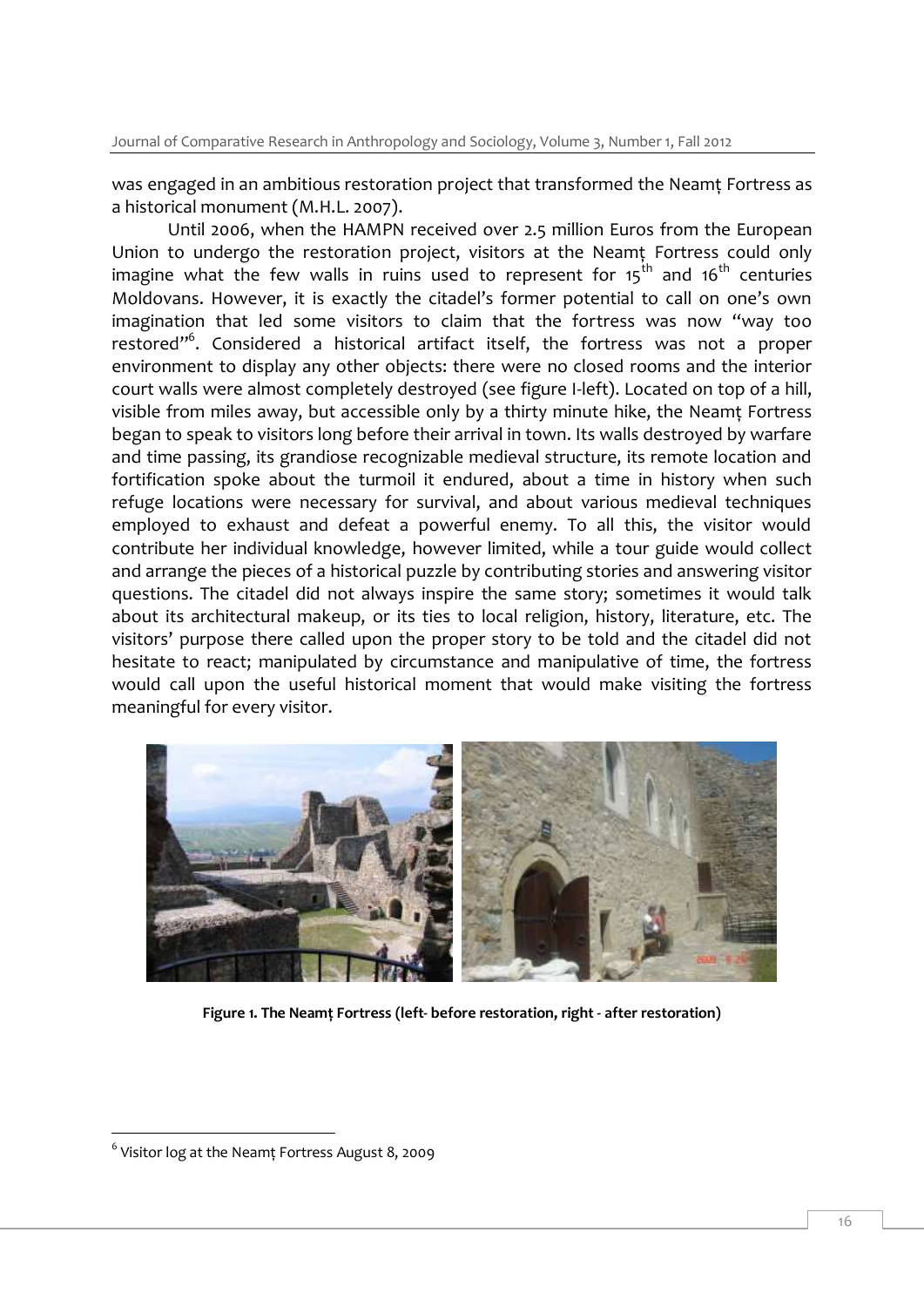#### **"Walk the road of the past": the exhibit**

-

The Neamţ Fortress reopened on July 3, 2009 completely restored and is now home to 21 exhibit rooms that guide the visitor through what is understood to have been medieval everyday life (see figure I-right).

Because all the rooms were rebuilt from scratch the exhibit designers had the opportunity to decide the spatial configurations of the exhibit. As Mason notes "awareness of the way people will move around a physical space or the amount of text they can be expected to digest, can be used to draw visitors attention to specific intended messages" (2000:202-203). In the case of the Neamt Fortress, exhibit designers wanted to preserve the historical spatial movement and give the visitors an opportunity to "walk the road of the past"<sup>7</sup>. Beginning with the thirty-minute hike to the top of the hill, crossing the long bridge over the fortified walls and pillars, the visitor arrives to the citadel's massive wooden gates. One enters the central court from which he/she is guided by labels above each doorway. Unless one is a member of a guided tour, there is no imposed itinerary; the visitor can decide the order in which to visit the exhibit rooms and how much time to dedicate to different scenes and artifacts. Thus, while some of the rooms connect, as they did in medieval times, the experience is not as fluid as it would be in most conventional museum exhibits: in the case of the Advising chamber, the contemporary visitor is forced to return through the same room in continuing his/her exploration of the fortress, having to navigate around various daily-use objects: tables, chairs, the tall armour gazing from the corner, etc.

Ordinary artifacts "personalize history," they help visitors "make the connections between history and the real world" while their spatial configuration allows for diverse experiences to unveil (Greenfield and Malone 2000: 14). In some of the exhibit rooms, objects were placed in their presumed medieval position and being replicas of original historic artifacts, the visitors can interact with these objects, not only visually behind a glass wall, but physically as well; one can sit at the council table $^8$ , imagine oneself among the historical scene presented by life-size dioramas, recognize objects in action as they are fulfilling their primary purpose: barrels in the wine cellar, grain spilling from collapsed bags in the supply room. Thus, objects bring about visitor contemplation about daily life in the citadel, thoughts and feelings in their relationship to things become inseparable; artifacts act as "companions" to visitor experience (Turkle 2007: 5). However, this is done in a remarkably localized fashion: artifacts are recognized as unique to the region as well as communicate local practice. Traditional wear on display sets apart the local visitor from the traveling one; their experiences of the exhibit, the conversations they engage in responding to things remain significantly different as they walk the road of the past. One local visitor explained to her young son, while pointing at the traditional costumes: "your grandfather had one of these. He used to wear it, as a boy, on holidays before the

 $7$  While it might have been particularly intriguing to re-create an imaginary trail through the fortress exhibit in writing, the particular and somewhat unique layout of the space does not allow me to do so without imposing a particular exhibit experience.

 $8$  Although this is reserved to larger groups, usually organized school trips and international tourist groups.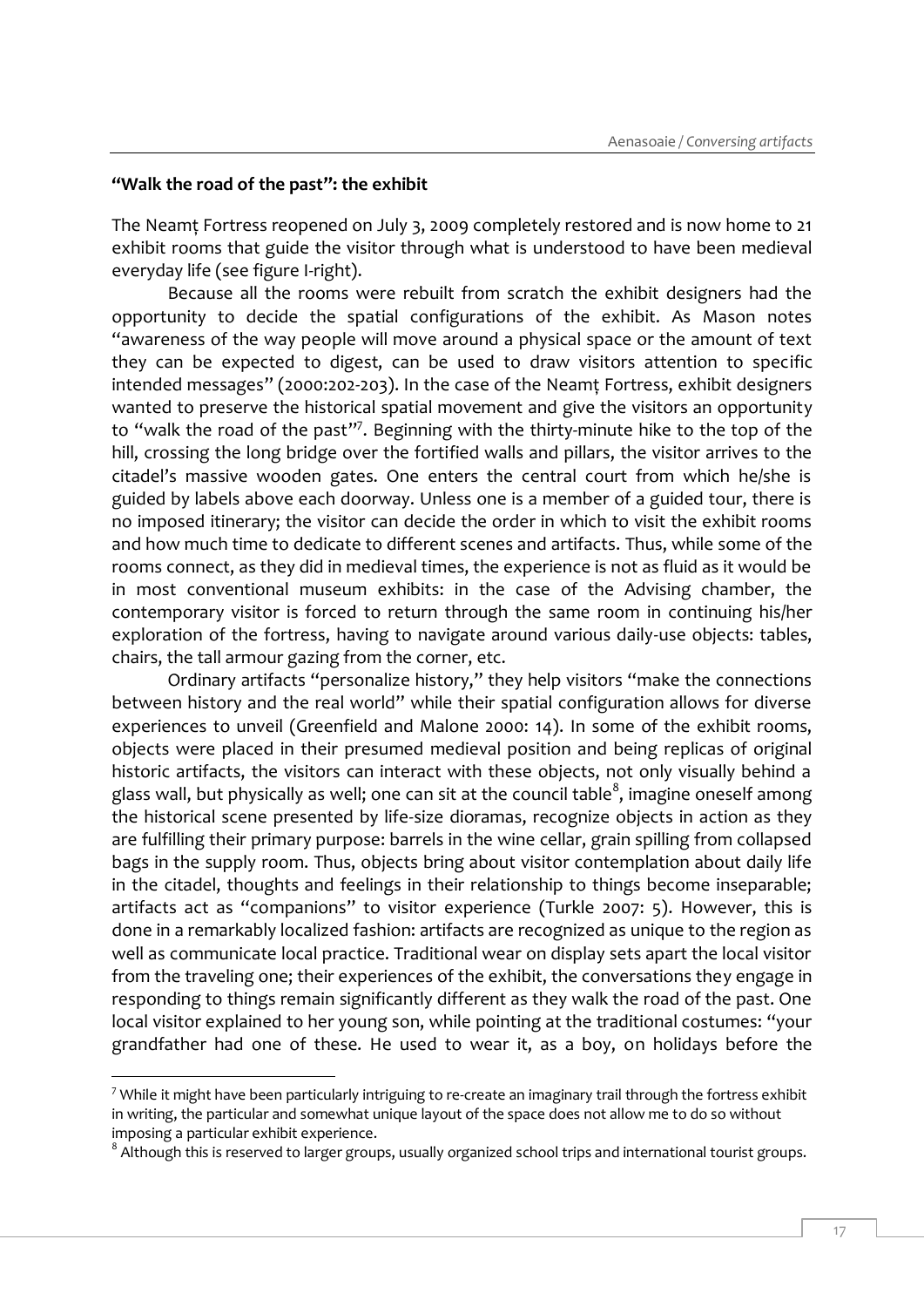[communist] party took his family's land. Remember? We still have it at home"<sup>9</sup>. In this case, the artifact is made family, kinship ties are drawn to signal local wear and shared suffrage by recalling a time period that is not on display at the fortress: the communist era. Most likely, the costumes they had at home and the one on display were not identical but the few stylistic resemblances were enough to bring the grandfather's story to the front. While many local visitors have similar experiences, tourists digest information differently: impressed by the talent and patience that goes into the intricate sewing designs, they read the labels next to each artifact, gaze upon it again, and move on. Some might recall a picture or drawing from a tour guide they found years ago, "but maybe that was from Budapest, or Bulgaria"<sup>10</sup>.

Before the restoration, story telling was the primary instrument tour guides used to give meaning to visitors' experience and although hundreds of objects are now on display, the approach does not seem to have changed. Similarly to the Arab-American National Museum in Dearborn, U.S.A., the Neamţ Fortress was reshaped into a "repository for stories;" that is to say the exhibits were created to assist the "walls in speaking" while helping the visitor visualize the material state of heritage (Silverman 2006:821). Museums and heritage sites are the best settings where the "evocative power of historic artifacts" is exemplified, because "curators present objects in an interpretative context" (Greenfield and Malone 2000:14-15). While this interpretation is facilitated in ways that range from labels, to slide-shows and movies, museum curators can never have complete control over the way in which an object will interact with individual visitors; placing objects in context only offers the space for conversations that can compete with or complete one another.

Although a coincidence, the Neamt Fortress exhibit reopened twenty years after the fall of the communist regime in Romania and since 1989 Romanians have struggled to make sense of their identity, have reconfigured national history, and have strived to "catch the train back to Europe" economically and politically. Romania's accession to Europe in 2007 was contingent on such political, social, and economic transformations imposed by the E.U. While many Romanians experienced everyday life as it was drastically reconfigured, many state and cultural institutions had found a way of grounding a shared Romanian heritage through E.U. funded preservation and restoration projects such as the Neamţ Fortress. Heritage proved to be the "primary instrument in the 'discovery' or creation and subsequent nurturing of a national identity" (Graham et al. 2005:27). Exploiting newly identified heritage sites also proved economically necessary when thousands of state owned factories closed and collective farms were returned to private owners. As Hoelscher states:

> one of the defining elements of contemporary world, heritage is a mode of understanding and utilizing the past that is, at its very core, deeply partisan and intensely felt. It is the source of vital economic revenue, and a foundation of personal and collective identity. (2006:200)

<sup>&</sup>lt;sup>9</sup> Visitor conversation, August 4, 2009

<sup>&</sup>lt;sup>10</sup> German visitor, visiting the Moldova monasteries with a larger organized group, August 4, 2009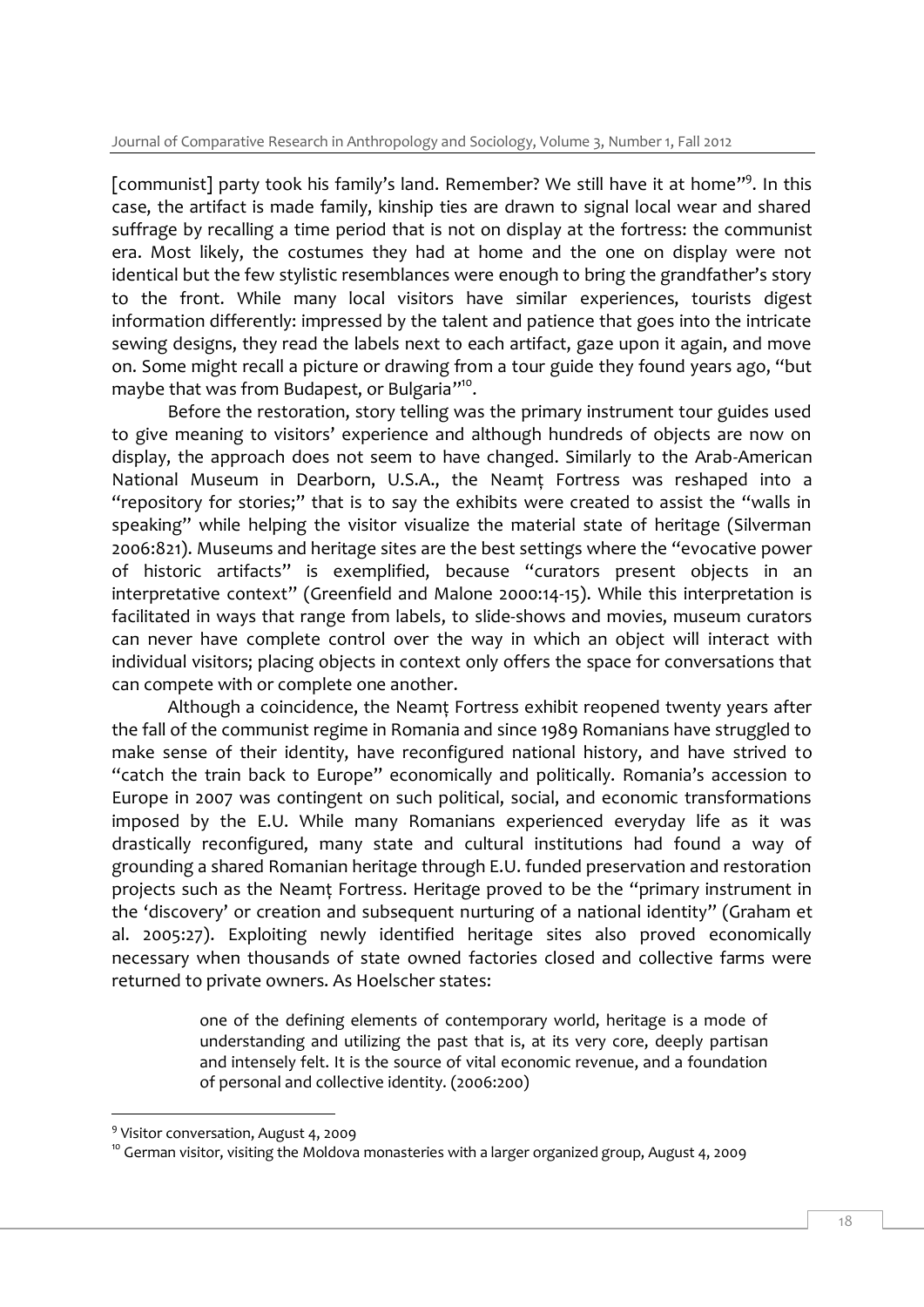Thus, the design of the Neamt Fortress exhibit represented one of many attempts in responding to the "urgent need to anchor [...] stories somewhere in a usable past" (Crew & Sims 1991:161), a process that will historically explain and legitimize the contemporary political, social, and economic instability of the Romanian state.

To do so, the exhibit designers at the Neamţ Fortress had to envision a clear story, supported by various cultural symbols understood as collectively shared, and extremely difficult to contest. The configuration of the 21 exhibit rooms is supported by archeological and archival research as historically accurate and closely depicting medieval everyday life. As visitors enter the interior court, their imagination is called upon by the plaques above each door entering various exhibit rooms: Advising Chamber, Throne Chamber, Arms Room, St. Nicholas Chapel, Living Space, Soldiers' Chambers, Kitchen, Prison, etc. Thus, to ensure consistency in the story consumed by the audience, the fortress' capacity to stimulate imagination is now controlled by various elements of the exhibit, and meant to restrict alternative interactions with the space. This specific exhibiting method was clearly meant for an international audience, as politicians could not imagine Romanians attempting to delegitimize such shared stories of the past. In the case of the fortress exhibits, museum history makers cannot take credit for the success the restoration had among the local population as they had no way of anticipating the interactions that were to emerge between things and local visitors.

No clear nominalization of space will prevent the visitor to "mistake" the Throne Chamber with the Kitchen due to the imposing stove and life-size mannequins siting at a table holding glasses in their hands. This interaction with the space renders the throne, the centerpiece of the room, invisible. One visitor assured me that his interpretation of the space should not surprise me: "after all, the court would take temporary refuge at the citadel in times of turmoil and court etiquette would not be equally enforced. The throne would be meaningless in this period, because Ştefan would be at war"<sup>11</sup>.

Moreover, the renovated fortress gazes now upon the local community, telling a new story: one of an economically prosperous future as more and more international tourists continue to place the heritage site on their itinerary maps. For Târgul Neamţ inhabitants and Moldovans more generally, every object in the exhibit is a companion to their daily life, needs and practices; most local visitors do not read the exhibit labels because they recognize, interact, and converse with objects in personal and/or localized ways. There is absolutely no unfamiliar scene or archaic object on display to surprise the local visitors: some of the objects they own, others they can recognize from family pictures, and some will trigger comical vignettes from visitor life. One visitor smiles and tells me a childhood story about the time he knocked down and spilled the grain bags and the harsh punishment that followed. Another visitor points to the wooden mugs as he recognizes them from her husband's wine cellar. As objects accompany visitors spatially and temporally home, their ordinary nature does not make them loose credibility; on the contrary, they tell compelling stories because they are so familiar to the local listener.

<sup>&</sup>lt;sup>11</sup> Conversation with G. B. July 28, 2009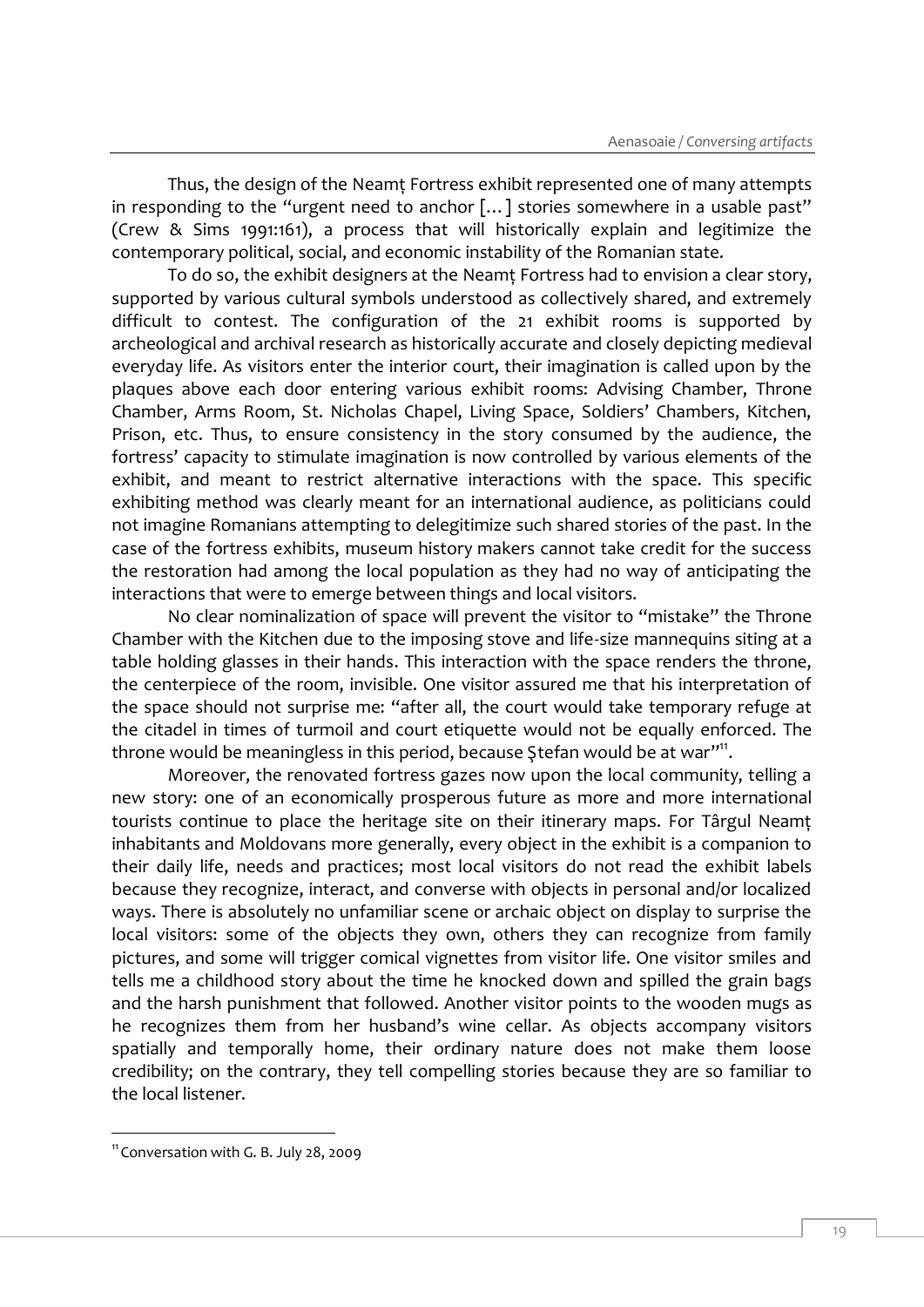#### **New objects tell old histories**

While the restoration project structurally and visually transformed the Neamt Fortress, conservators argued that the materials used to (re)build it and the local climate still make it difficult to display historical objects and conserve them properly. Thus, all the objects on display are either identical copies of artifacts preserved at the HAMPN central location or objects created to resemble their representations in documents and drawings from  $15<sup>th</sup>$  and  $16<sup>th</sup>$  centuries. The problematic nature of investing heritage value in "inauthentic" artifacts was anticipated by some of the exhibit designers familiar with critiques of heritage. Hoelscher argues that critics summarize heritage as "bogus history" which commodifies the past, distorts the "real history" that is more accurately presented in written form, and shamelessly caters to the whims of tourists" (2006: 208).

However, most local visitors do not seem to be bothered by this seeming lack of authenticity but rather engage with the historical scenes in a symbolic celebration of what they understand as their local, national, and transnational heritage. The exhibit designers claim that their main goal was exactly that: to create a space where visitors can step outside the present and celebrate the glorious past the fortress represents—to converse with objects and the space.

If "authenticity is unattainable, all heritage being created in and by the present" (Graham et al. 2005:28) expressing and legitimizing contemporary social ideals and political views, how can one explain the authenticity of local visitor experience when interacting with familiar exhibit artifacts?



**Figure 2: The Advising Chamber**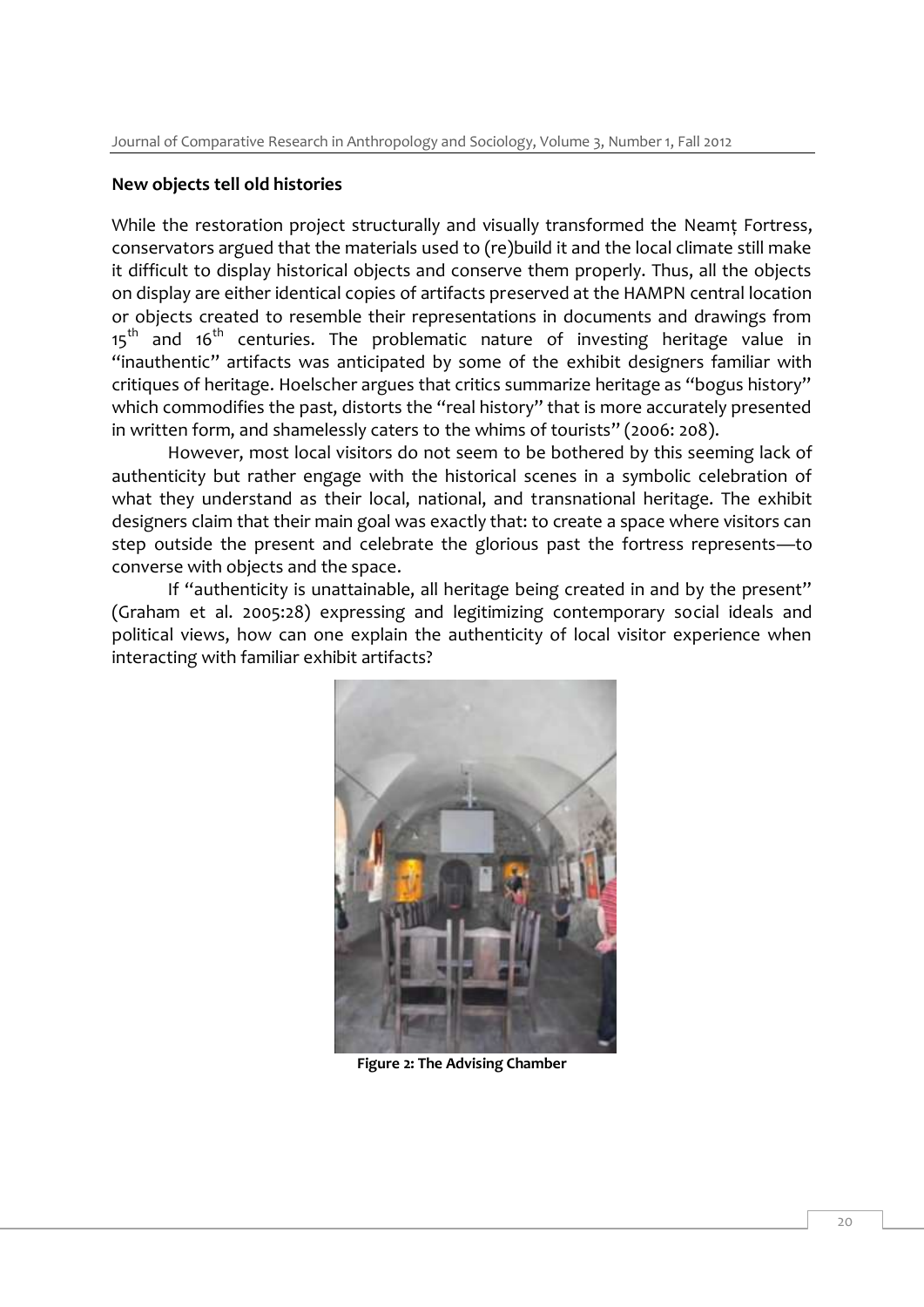Objects enter exhibits as "props for telling stories" (Silverman 2006:822) and in the case of the Neamţ Fortress, imagined heritage artifacts underpin the idea of a continuity by calling on everyday practices that visitors can recognize as historical and contemporary as well. Pots and pans in the kitchen, jars and bags of flower and grains in the supply room, the altar and patron chairs in the Christian Orthodox Chapel, punishing the guilty in the Jail, stimulate visitors in identifying with the space as their own and fulfill the need to connect present and past in an unbroken trajectory (Graham et al. 2005:30).

Moreover, the Advising Chamber was designed to display the past while serving present educational purposes (see figure 2). Initially, exhibit designers wanted the room to be a "touch free" exhibit but after a series of discussions with the mayor of Târgul Neamţ, Decebal Arnautu and the president of the Neamţ County Council, Vasile Pruteanu they decided to create a fully functional environment where student groups could gather and experience history as they learn about it. The large table, as the central artifact of the Advising Chamber exhibit is a "culturally constructed entity, endowed with culturally specific meanings, and classified and reclassified into culturally constituted categories" (Kopytoff 1986:68). Students embody history as they sit at the council table. They imagine themselves as part of the past they are gaining knowledge about. At the same time, the space changes as student experience unwinds; it enters new memories of learning, leisure, childhood. Thus, objects gain new meanings shaped by visitors' experience and the connections they are allowed to draw between objects, previous knowledge, and their individual present lives. Consequentially, authenticity can be located in the museum-visitor encounter filtered through the designer's intent and the visitor's willingness to consume a specific story. Crew and Sims argue that in a museum:

> objects have no authority; people do. It is people on the exhibition team who must make a judgement about how to tell about the past. Authenticity authority—enforces the social contract between the audience and the museum, a socially agreed-upon reality that exists only as long as confidence in the voice of the exhibition holds. (1991:163)

In the case of the Neamţ Fortress exhibit (and many others) we cannot talk about objects with "no authority." Before designing the exhibit, curators surveyed what objects were available, what else was *needed*, and how they could be procured. This *need* was indexed by the pre-existing purpose of each room at the fortress: What does a sleeping quarter or a chapel need to be recognized as such? In this process of selection, there were myriad artifact-curator conversations that decided the final exhibit configuration; things were socially meaningful and they could speak to the local community, long before they were put on display.

The debate around the Advising Chamber exhibit exemplifies the level at which the local community was involved in the restoration project. While the County Council and Mayor's office were active participants in the process, they represent the Romanian state before the needs of the community. Compared to projects such as the Zibwiing Cultural Center concerned with the preservation of Native American history, there was no committee established to represent the Neamţ community in designing the Neamţ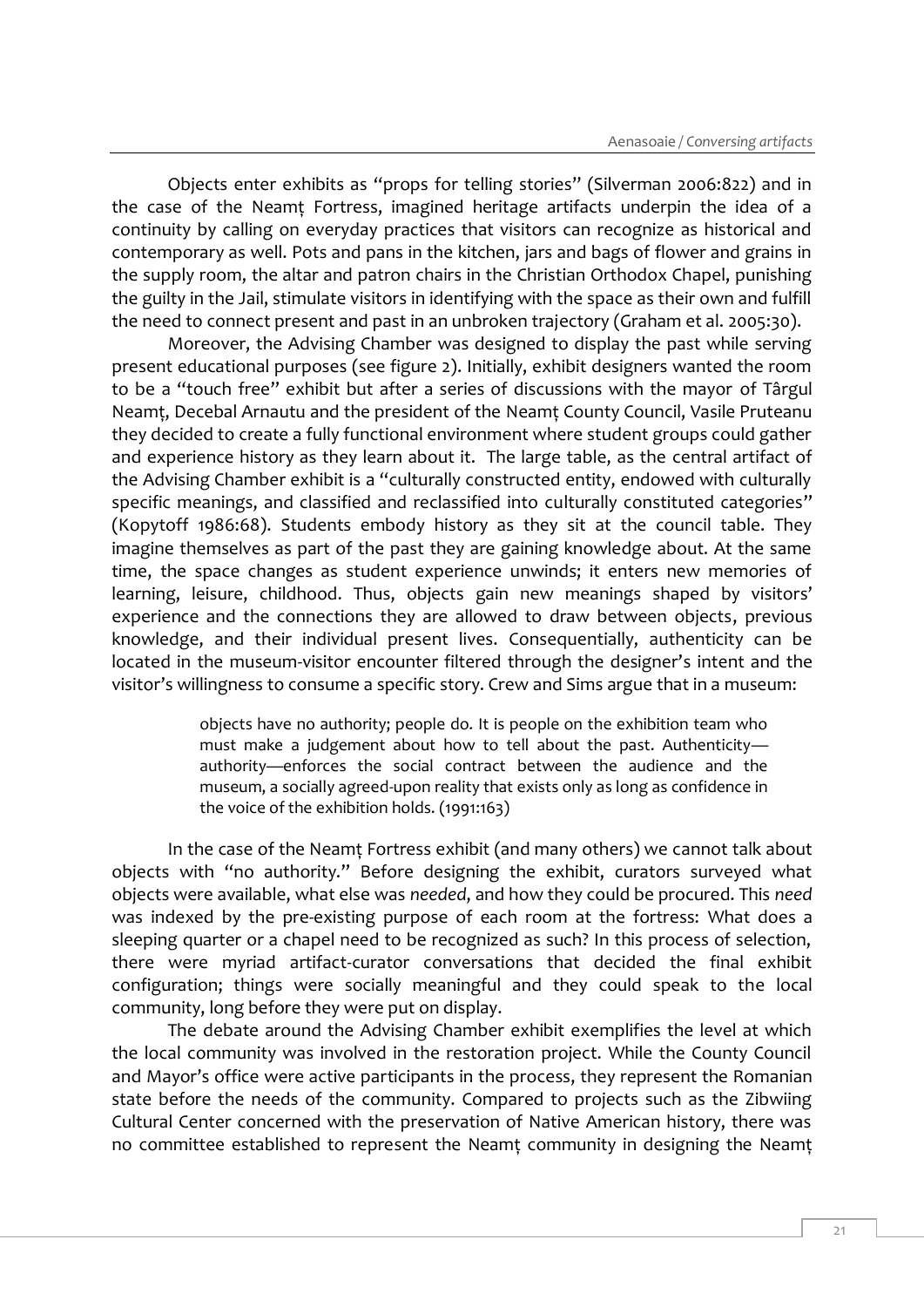Fortress exhibit. Thus, the objects selected for the exhibit symbolize what the HAMPN administration and the County Council understood to be a Moldovan shared culture. In this process, visitor imagination could be restricted and heritage entrusted in the hands of a specific group, while excluding others; but that is not to say that an informed visitor would not be able to contribute to the conversation.

> Indeed, awarding possession to some, while excluding others, gives heritage its primary function. Heritage, therefore, is a faith, and like all faiths it originates in the deeply rooted human need to give meaning to temporary chaos, to secure group boundaries, and to provide a symbolic sense of continuity and certainty that is often lacking in everyday life. (Hoelscher 2006: 216)

In the case of the Neamţ Fortress, various objects were fabricated to select a particular past that serves larger contemporary purposes: to call upon existing shared values in the local community, to create a coherent story for the newly revived tourist economy, and to generate opportunities where excluded audiences can join the community by interacting themselves with the objects on display. The massive armour guarding the Council Chamber was commissioned in 2008 for citadel exhibit. For a trained historian, the full body iron armour does not particularly belong in the era or geographical location displayed throughout the exhibit. However, because it rests in the corner of the room, resting upon its weapon, it is as quiet as any fortress guard would have been in 15<sup>th</sup> century, unless provoked. During the restoration, the armour was not properly stored and arrived at the exhibit rusty and damaged. It was soon cleaned and repaired and silently hides its story of the new object-restored. The value of these artifacts rests upon their ability to accomplish these socio-political goals when placed in a specific space, calling on a particular time, and allowing for a variety of visitor experiences where meanings of culture and power are defined (see Graham et al. 2005:29-30).

## **"Sacrifice" and European belonging**

As mentioned above, the restoration of the Neamţ Fortress came at a time when Romanianness was being continuously renegotiated away from a communist past towards a long delayed European belonging. Constructing and preserving heritage offers the opportunity to locate Romania in a continuous set of events and erase moments of historical rupture. Contrary to common belief, the concept of heritage is a modern construct and connotes a specific identity and sense of belonging. Hoelscher claims that:

> heritage might look old—after all, the language of heritage focuses on preservation, revitalization, and restoration—but closer inspection usually reveals contemporary concerns. Lurking just below the surface of the reclamation of a heritage are the needs, the interests, and affairs of a present generation. (2006:206)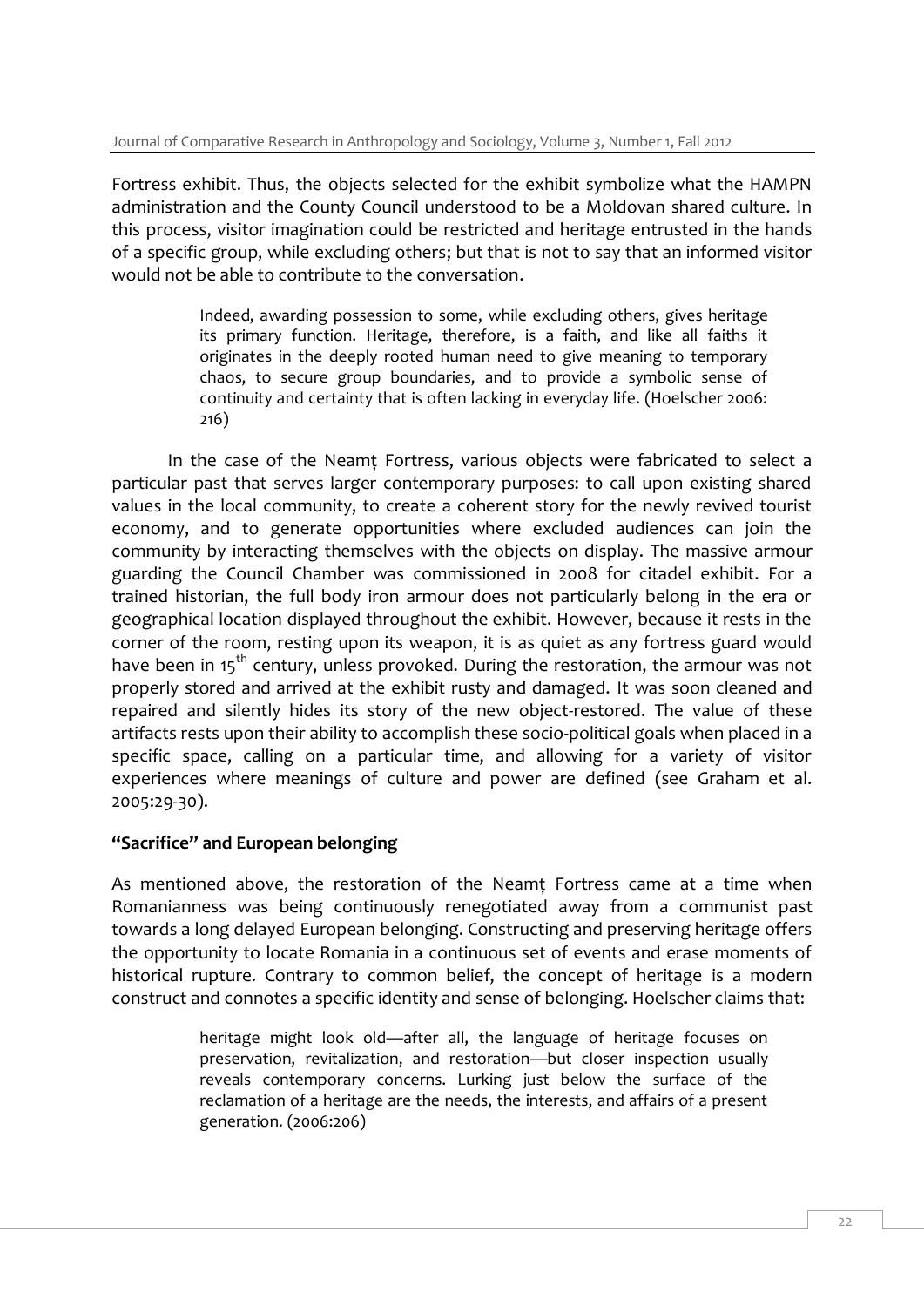Romanian politicians presented the accession to the European Union as a natural stage in national history that had been long delayed by the tyranny of the communist regime. This rhetoric served a dual function: to distance the Romanian people from communist ideologies and legitimize the nation's place in Europe. Thus, heritage preservation projects such as the Neamţ Fortress exhibit were endowed with the responsibility to display an identity that is not only local and national but also transnational<sup>12</sup>. Portraying the Neamt Fortress as the refuge for brave men who have sacrificed themselves to defend Europe from the Ottoman Empire opened up endless possibilities of claiming a shared history with the members of the European Union. Ştefan the Great's days of glory against the pagan Turks are often associated with his relationship to the Christian faith: it is said that Ştefan built over forty monasteries (one for each victory against the Turks) many of which still stand in Neamt and Suceava Counties. Victimized by its geographic location and imperial expansionist ambitions, Romania enters history as the gatekeeper of Europe (Constantinoiu 2002). The artifacts in the Neamţ Fortress exhibit facilitate the creation of visual and experiential history reinforcing textual accounts of the past. Sharon Macdonald argues that:

> trying to create historical accounts that eschew national or ethnic narratives as well as causal or progressive trajectories is undoubtedly a difficult task; and one that needs to be tackled through aesthetic strategies […] as well as through content. (2003: 10)

All this is not to say the Neamţ Fortress exhibit is not concerned with local identity and history since the spatial presence of the citadel impacts understandings of everyday life in Târgul Neamţ. Similarly to the exhibitions in the Transcultural Galleries, exhibit designers at Neamţ "employ the idea of *locality* not so much to 'museumise' a clear-cut identity as to highlight the plural nature of the locality and to explore the theme from multiple perspectives" (Macdonald 2003: 8). In other words, exploiting historical constructions of local identity—that of men who, faced with foreign/pagan invasion resisted the attacks and defended their lands with their lives—offers the opportunity to further legitimize belonging first, to the Romanian State, second, to Europe and third, to the Christian international community.

From the difficult journey toward the Neamt Fortress to every aspect of daily life presented in the exhibit rooms, the visitor contemplates: he first complains about the lack of accessibility realizing then how difficult it must have been to prepare the citadel with supplies and arms before a war; "every pavement stone speaks to you" says L. B. as she catches her breath upon her arrival at the citadel gate. The road inspires more contemporary concerns for other visitors: "What if you need to get an ambulance here?" Toward the end of their historic journey, after they have "walked the road of the past" and visited all the chambers, most visitors agree that all the "sacrifice"—theirs today and their ancestors' then—was worth it.

<sup>-</sup> $12$  Especially when funding for heritage projects came primarily from international (European) sources.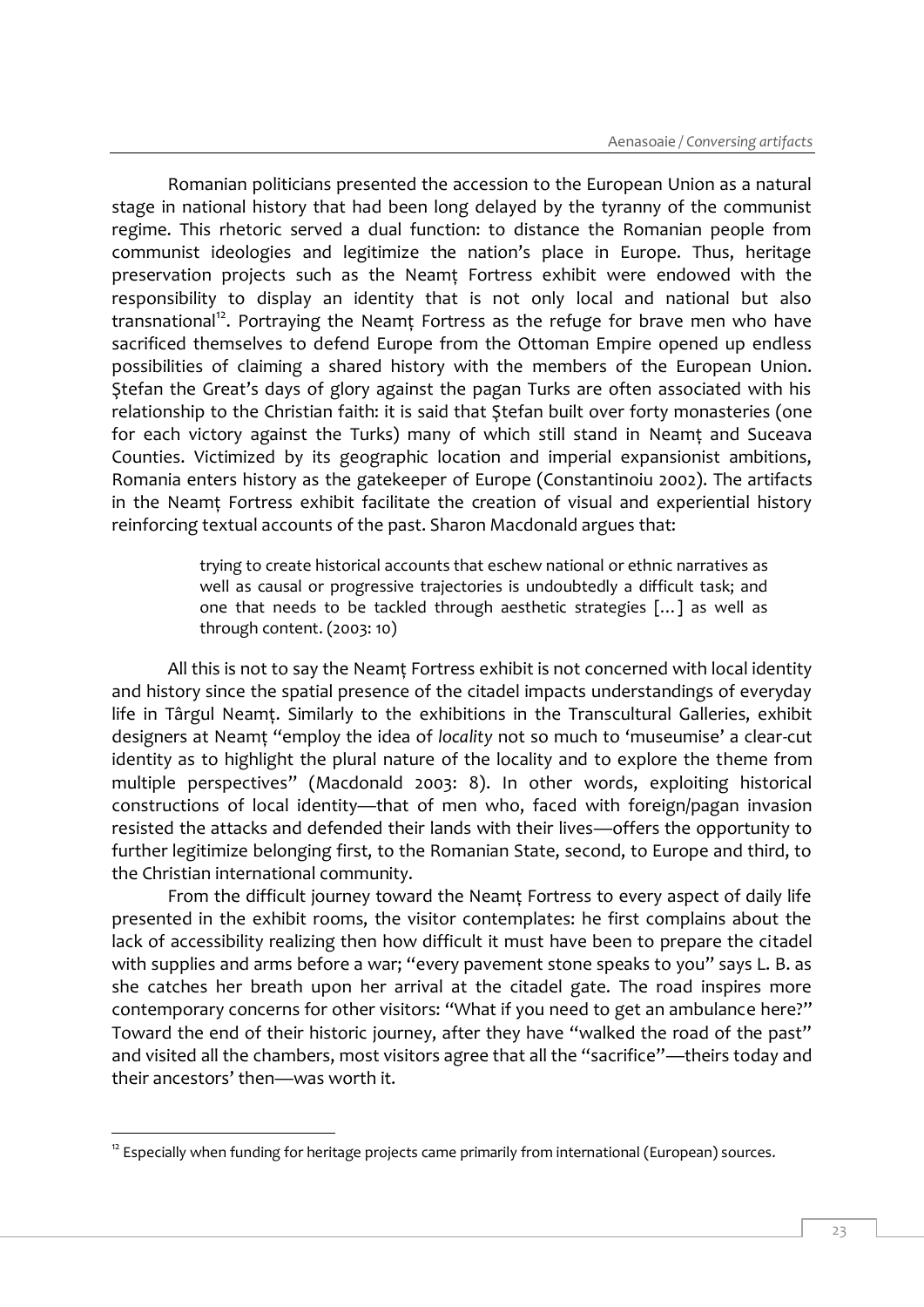## **Conversing (with) objects - envisaged audience(s)**

As expected, visitors' reactions to the Neamt Fortress exhibit varied widely: some considered the Fortress was not transformed enough, others believed the restoration stripped the citadel of its "true meaning," but most visitors were impressed with the new image of the historical monument. The latter represent the ideal audience who interacted with the artifacts as expected by the exhibit designers and for whom the symbols worked. However, exhibit rooms did not have an equal impact on visitor's experiences: older audiences were particularly impressed with the Christian Orthodox Chapel while teenage visitors were intrigued by the Arms Room and Jail. These individual interactions with the space were born out of visitors' initial expectations and intensified by the artifacts on display. The emergence and contribution of social history were salient in reshaping the way history has been written in museums and heritage sites. Shifting the focus from historical grand narratives to daily social practices, museums have managed to attract a wider audience that relates to the symbolic meanings invested in displaying and allowing objects to speak in specific contexts. Thus, what is "representative of the current thinking in history museums about the meaning of things" is that objects have no inherent value outside the exhibit (Crew & Sims 1991:162-164). However, as we have seen above, that is not the case at the Neamţ Fortress, as the exhibit is most successful when local visitors recognize these objects as part of their daily life and practice, shared suffrage and guardians of faith. These particular artifacts have to be taken out of context and brought back as community members, because simply utilizing the language of heritage does not seem to be enough for local visitors.



**Figure 3: St. Nicholas Chapel (left—before the restoration; right—the altar in the Chapel after restoration)**

St. Nicholas Chapel exhibit (figure 3) is a fully functioning spiritual space where Mass is held by a local priest on selected Sundays and religious holidays. For the older audience, the chapel captures the continuity of the Christian Orthodox faith in Romanian history and connects to their present spiritual belonging. One can enter the Chapel as a detached visitor and witness its aesthetic specificity but for the majority of visitors I have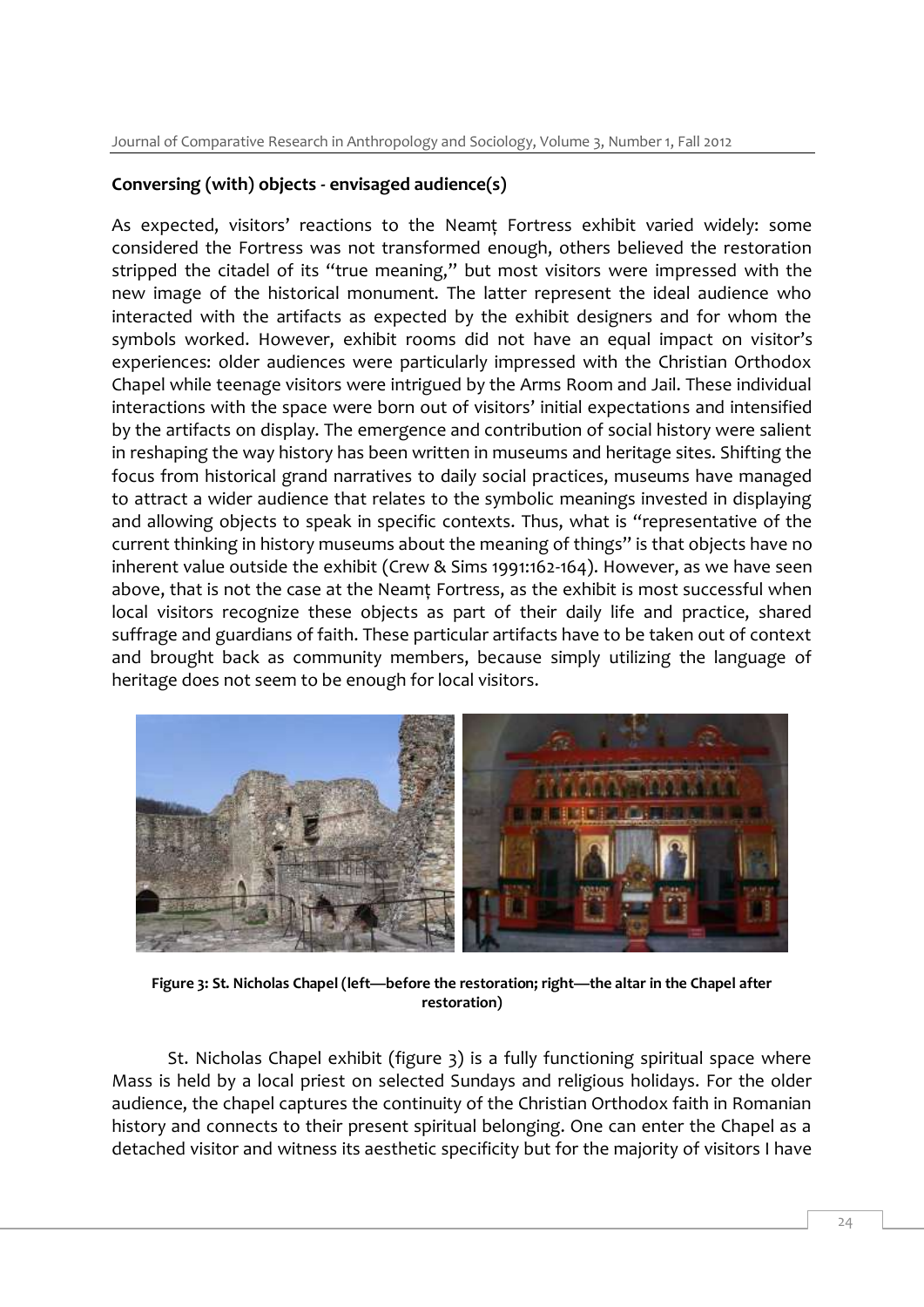observed the Chapel exhibit is recognized as a place of worship just as any other Church: people enter silently and many times perform ritualistic actions identified with the Orthodox Christian faith (i.e. making the sign of the cross, bowing their head in prayer, always facing the altar).

For many visitors, the Neamţ Fortress represents one of the many "commemorative and redemptive acts, pilgrimages to sites of deep historical significance and ancestral suffering" through which people make sense of and actively engage with their past (Benson & McCaskie 2004:94). The Chapel is not just a museum display: a particularly skilled artist was commissioned to restore and paint the altar, visitors cannot go behind the altar, and most women cover their head upon entering. The Chapel inspires spirituality and speaks to why the Neamţ Fortress is included as a main site in all monastery tours around Moldova.

For the younger audience, the Jail (dungeon) and the Arms Room present them with a symbolic connection to a heroic past, transposed through fairytales and stories into the morality of the present: "we can grow up to be as great as these men [who defended the fortress] even if it is by different means." One visitor was amused by the fact that he had an identical sword as the one displayed, hanging above his mantel at home. Talking to his friend, he was first disappointed that the museum displayed a "fake" but he then appreciated the personal connection he suddenly had with the exhibit. Although he could not touch the displayed sword, he knew how heavy and extremely hard to handle it was and explained all this to his peers.

Central to the designers' vision is the educational function of the exhibit. The Neamţ Fortress was not meant to be experienced individually but rather be the site of collective discussion and exchanges. Thus, the individual members of the audience were not envisaged as "empty vessels" where information about the past can be collected and stored. Similar to what Clifford calls "contact zone," (1997) the exhibit facilitates communication, interaction, and discussion between members of the audience as well as between people and things (Mason 2000:201-202). Furthermore this is not limited by temporality as visitors can engage in conversation with past and future audiences through the visitor log at the exhibit exit: another object that stores and delivers continuously renewed knowledge.

However, the heritage rhetoric employed around the Neamţ Fortress restoration suggests that exhibit designers have not come to terms with the idea that museum audiences are always engaged in "free-choice learning." That is to say, individuals carefully select the information they are willing to appropriate during their museum experience, according to personal interests, ideas about belonging to a class, nation, culture, etc. Tensions between competing audience needs could be partially addressed by their acknowledgement and inclusion in the exhibit, as well as recognizing the problematic nature of assuming "one true history."

> Museums need to embrace the fact that they are in the business of supporting individuals in their quest for knowledge and understanding—not the knowledge and understanding we might deem that an individual needs, but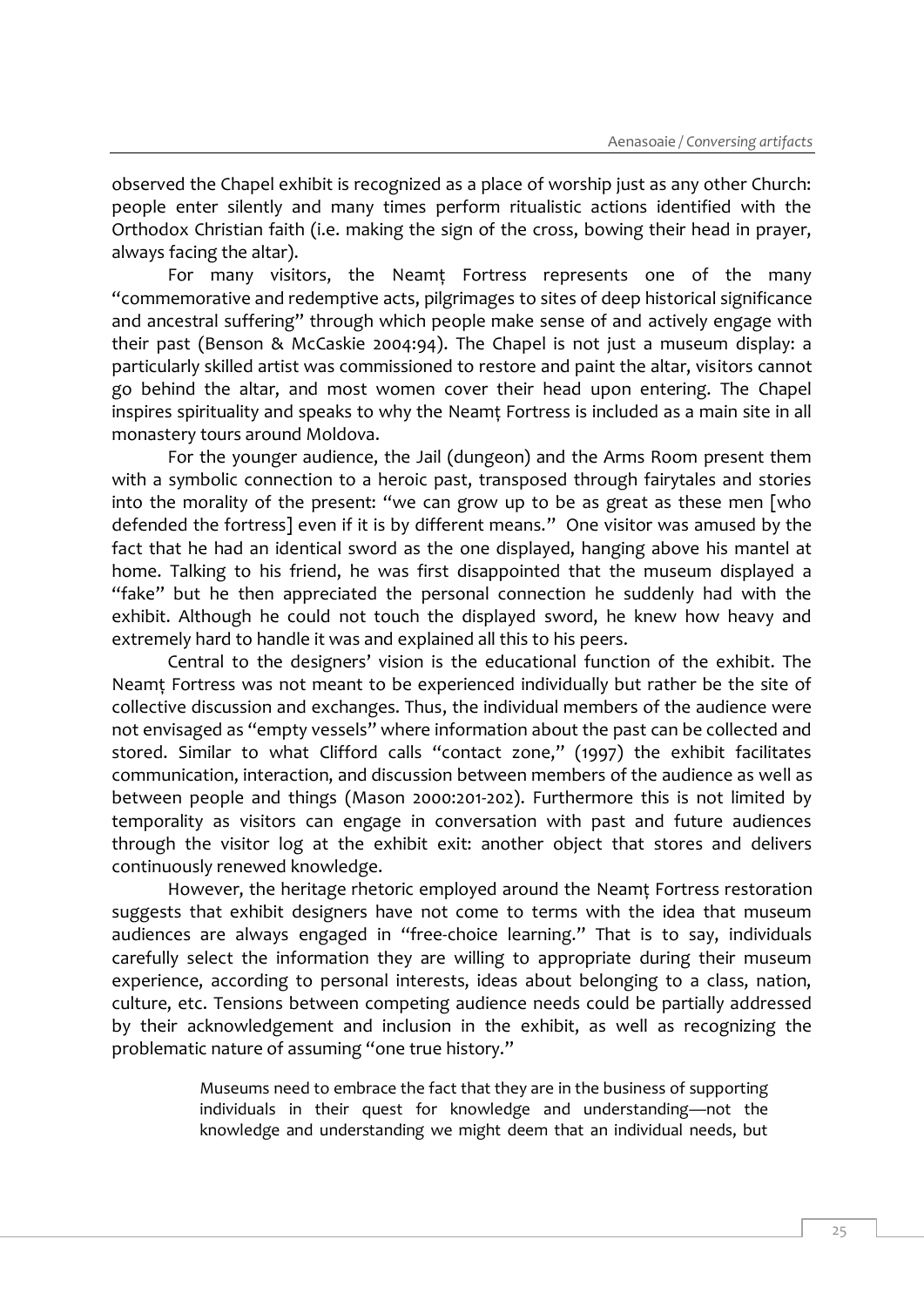rather the knowledge and understanding that an individual decides that they need. (Falk et al. 336)

Unfortunately, the potential of the Neamţ Fortress exhibit to address competing and parallel histories was not sufficiently explored. Funding and political circumstances have focused designers' attention on grounding one coherent story of the past for international audiences. The particularities of local exhibit experience have remained local, as they have not yet been documented, collected, and utilized as additional storytelling techniques.

#### **Heritage and things that forget**

As "single real histories" begin to materialize in museum exhibits, "unfit" objects are left out; historical texts are hidden in the back of dusty shelves, and ambiguities are erased. The employment of the concept of heritage proved productive in creating this state of "selective amnesia." In defining the nation and its relationship to others, heritage is "making explicit" the cultural/social/political symbols that tie and/or divide. Macdonald argues that museums were "capable of articulating two temporal narratives: one, a distinctive national trajectory and, two, the nation as final triumphant stage of successive progression." (2003: 3) The Neamţ Fortress exhibit is no exception: the religious symbols draw on a shared continuous spiritual history with Europe while the victimization of the region and interpretation of sacrifice legitimizes the formation of the nation-state. How do multiple stories disappear in the process of remembering the past? Hoelscher explains that:

> heritage displays rely on artifacts, including buildings and landscapes, costumes and cuisine, to impart its messages of the past. Open-air museums, historical re-enactments, theme parks, and conservation districts emphasize the visual, rather than the purely textual, making it difficult to present contradictory and ambiguous material. (2006:204)

The designers of the Neamţ exhibit seem to have managed to write a "single story" by calling upon multiple types of evidence: aesthetic, textual, and an exploitation of familiarity, of what the visitor was understood to relate to and actively engage with. However, evidence was carefully selected to fit the national story rather than investigate it to discover competing versions of the past and what is missing from the exhibit is transparency about this deliberate choice.

How is the story transformed if we take in consideration that Ştefan the Great was infamous for his mass executions of boyars who did not share his political views and for violent outbursts while under the influence of alcohol during various celebrations? (Constantinoiu 2002) How would we justify that the Orthodox Church recognized him as a Saint when he committed what are now accepted as the gravest of mortal sins? Moreover, Ştefan was a strong supporter of slavery and endowed the forty-some monasteries he built with thousands of Gypsy slaves captured during the campaigns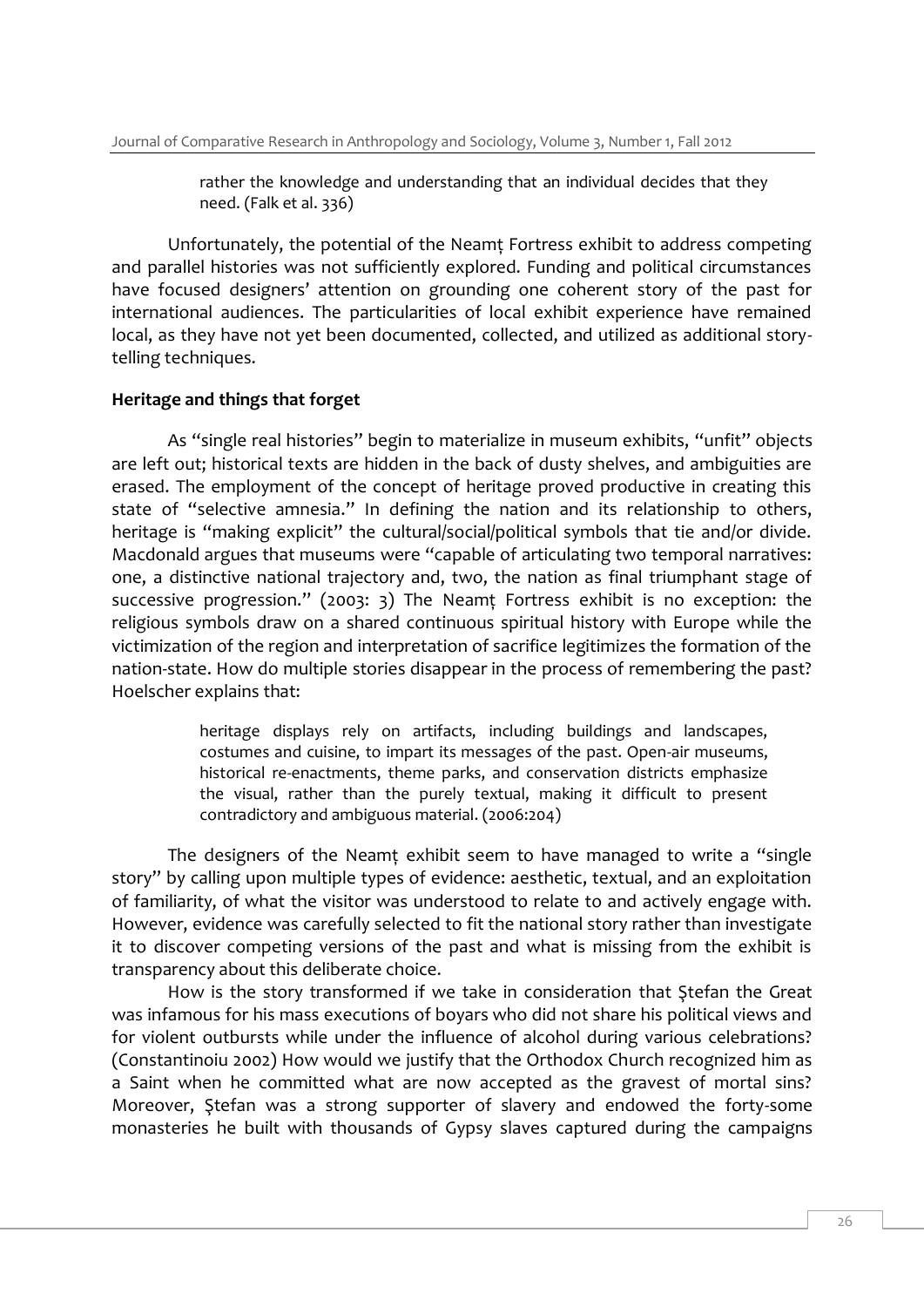against the Ottoman Empire (Hancock 1987). In a sense, these accounts are "new memories" brought about by the contribution of social-historians and because they are new, the repercussions of their integration in "history" have to be fully assessed. Macdonald argues that:

> [n]ew memories do not necessarily just jostle alongside existing ones, like new products on a supermarket shelf, but may expose previous silences, raising questions about their motives or the power dynamics of which they were part. [...] Memory inflation, then, may not only challenge specific existing memories but may also unsettle the traditional view of heritage itself, making it more likely to be regarded as contestable and contingent. (2009: 93)

Moreover, if heritage is "making explicit" particular historical events based on present socio-political needs, such memories can never come into conflict with one another. Some have explained Ştefan's hostile behavior towards the boyars as resistance against peasant exploitation and a medieval form of acknowledging universal equality. By doing so, there was an attempt to directly tie contemporary "modern" ideologies to the actions of the past. However, the tension in "modern" ideology between resisting against class exploitation while supporting the slavery system turns these "new memories" into "difficult heritage" which

> is concerned with histories and pasts that do not easily fit with positive selfidentities of the groups of whose pasts or histories they are part. Instead of affirming positive self-images, they potentially disrupt them or may threaten to open up social differences and conflicts. Difficult heritage deals in unsettling histories rather than the kinds of heroic or progressive histories with which museums and heritage sites have more traditionally been associated – histories that perhaps sometimes veered too close to manipulation rather than interpretation." (Macdonald 2008:9)

Including the story of Gypsy slavery in Romanian history draws additional ties to present social and economic conditions of the Roma (Gypsy) minority in Romania. Identified by the European Union as one of the main "problems" Romania should address, the Roma minority is completely invisible in Romanian history. Allowing for their visibility would not only explain various political and social economic tensions in Romania and Europe today but would create possibilities for disruption of and resistance against the national story.

The Neamţ Fortress Jail depicts four individuals: three chained standing next to the wall in torn dirty clothing and one sitting on the floor across from them (see figure 4). The latter has a long, dark beard and is wearing a dirty shirt and bright turquoise, satin, baggy pants. For most visitors, he is the only one that remains in their memory of the jail because his bright blue pants speak about his origins: "There was definitely a Turk there, sitting on the ground!" A. H. remembers. However, some international tourists as well as younger children have mistaken him for a Roma individual based solely on his darker hair and bright piece of clothing, which happened to fit perfectly with their preconception of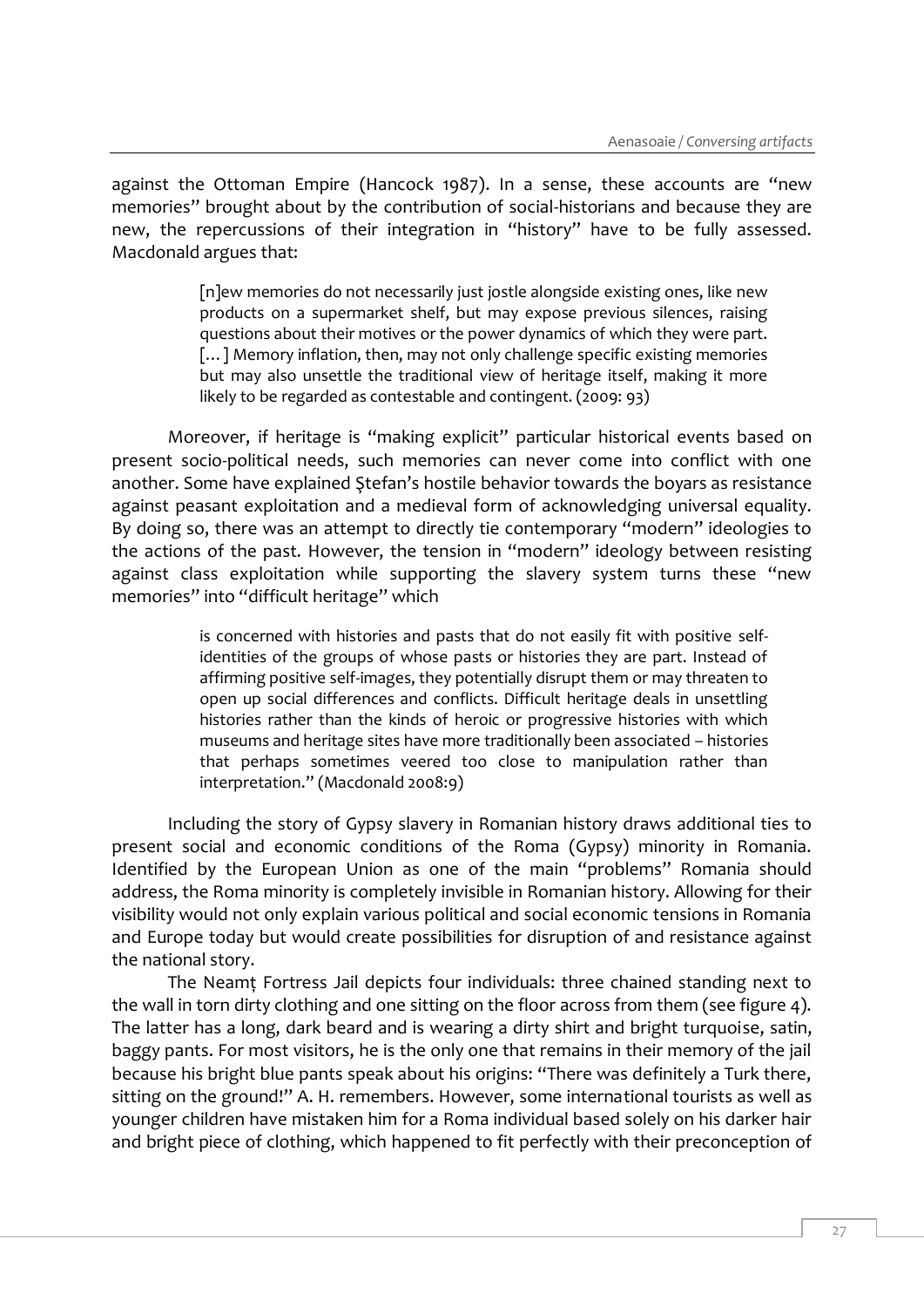Journal of Comparative Research in Anthropology and Sociology, Volume 3, Number 1, Fall 2012

the ethnic group. "Why are the other prisoners chained to the wall while he is sitting somewhat comfortably on the ground? Can it be that he has managed to somehow buy a more humane treatment for himself?" asked a visitor, smiling.

Things communicate to those prepared to enter discourse; artifacts, especially in the museum, are things visitors think with (Turkle 2007), sometimes regardless of what curators had in mind. Many times, objects facilitate prejudices and strengthen stereotypes because they speak to visitor pre-existing knowledge and misinformation, especially when context is ambiguous and difference is such displayed. In some ways, these are things that forget: objects that, separated from the ones rendered "unfit," loose their coherence.



**Figure 4: The Jail (Dungeon)**

# **Conclusion**

Things at the Neamt Fortress inhabit two social orders: the historical period they represent, encapsulating the knowledge about daily life and the contemporary interactions they have with exhibit visitors while being on display. However, the artifacts' ability to embody locality, to speak to local needs and act as companions of local community, renders the borders between the two social orders fluid. The concept of "heritage" offers the language to talk about and a variety of possibilities for creating identity and ideas of belonging and continues to shape discourses about preserving history. Heritage is culturally created and reshaped in the context of museums and historic sites through objects, to serve the urgent need of grounding a community in a specific continuous past. However, heritage is best performed for an international audience; one that cannot recognize when artifacts acquire local personalities, acting as extensions and performers of local culture and practice, speaking to local communities through different means. Thus, authenticity is not located in the objects themselves but rather in the public's experience of the objects as they are invested with specific cultural meanings. The social life and acquired meaning of things in everyday life helps visitors relate more easily to a distant past particularly when they can be recognized by local audiences as active members of familiar networks and social practice. Recognizing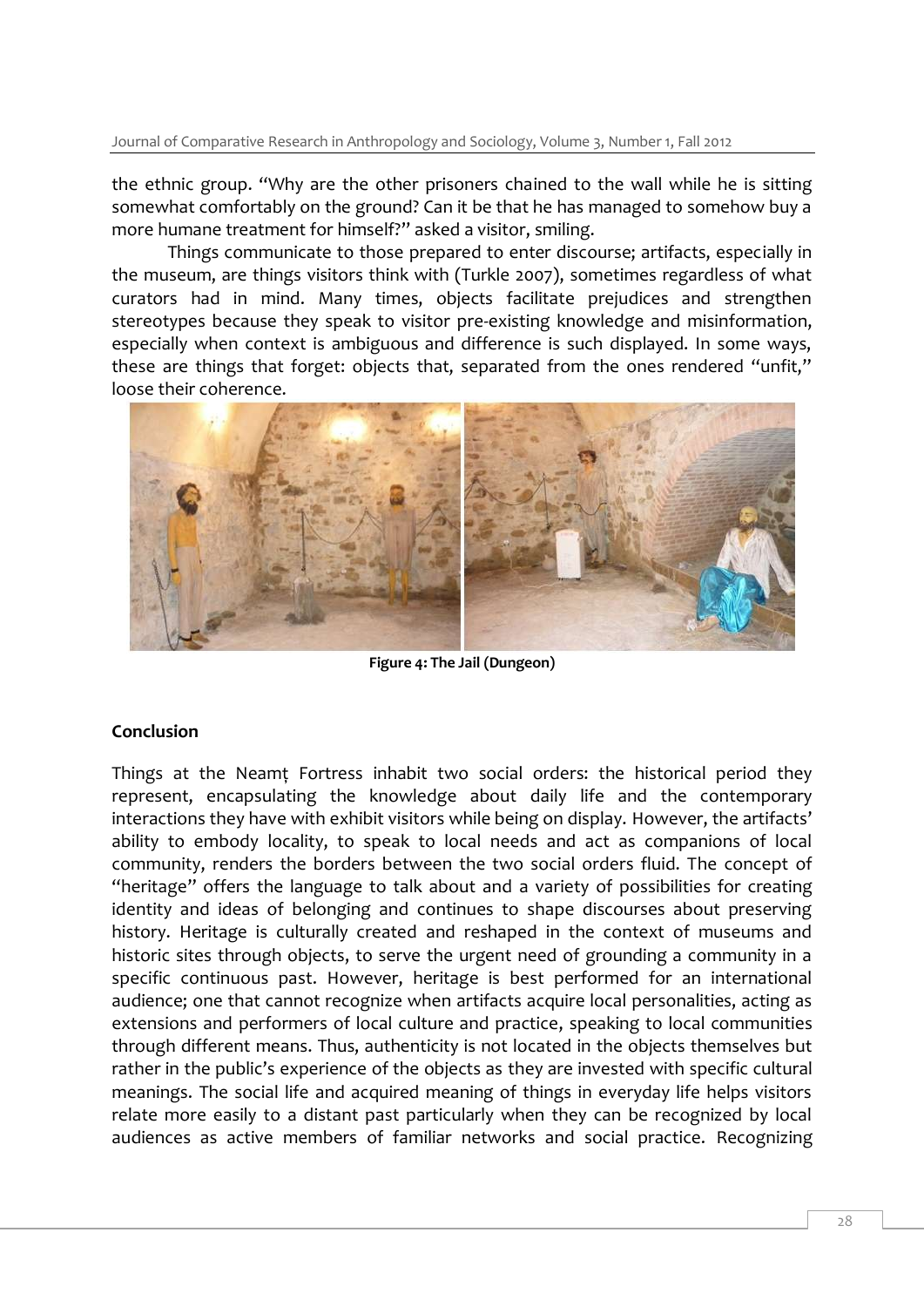visitors and things as active participants in reading, encapsulating, and writing history is crucial in creating a successful exhibit while increased transparency about the intended curatorial goals can relieve the tensions emerged out of the problematic nature of the concept of "heritage." Exhibitions of the past are shaped by the political agendas of the present and are thus used as tools for achieving historical continuity and erasing disruptive fissures that can jeopardize the stability of contemporary political rhetoric. Acknowledging local visitor-museum experience, encapsulating and collecting it, and subsequently translating it could offer a new mechanism to add to the more general museum audience experience.

### S E L E C T E D B I B L I O G R A P H Y

- Benson, S. and T. C. McCaskie. (2004). Asen Praso in History and Memory. *Ghana Studies* 7:93-113.
- Crew, S. R. and J. E. Sims. (1991). Locating Authenticity: Fragments of A Dialogue. *Exhibiting Cultures: The Poetics and Politics of Museum Display*. I. Karp and S. D. Lavine. Washington, DC, Smithsonian Institution Press: 159-75.
- Constantinoiu, F. (2002). Moldova la apogeu: Ștefan cel Mare. *O istorie sincera a poporului roman.* Univers Enciclopedic, Bucuresti: 102-109.
- Clifford, J. (1997). *Museum as Contact Zones. Routes: Travel and Translation in the Late Twentieth Century.* Cambridge, MA, Harvard University Press: 188-219, 360-63.
- Day, A. (2006). London's Voices: Exhibiting Oral History. *Oral History*, 34(2): 95-104.
- Falk, J. H., L. D. Dierking, et al. (2006). Living in a Learning Society: Museums and Freechoice Learning*. A Companion to Museum Studies*. S. Macdonald. Oxford, Blackwell: 323-339.
- Graham, B., G. J. Ashworth, et al. (2005). The Uses and Abuses of Heritage. *Heritage, Museums and Galleries: An Introductory Reader*. G. Corsane. London, Routledge: 26- 37.
- Greenfield, Briann and Patrick Malone. (2000). "Things" that work: The artifacts of Industrialization. *OAH Magazine of History*, 15(1): 14-18.
- Hancock, I. (1987) *The Pariah Syndrome: An account of Gypsy Slavery and Persecution*. Ann Arbor, Karoma Publishers.
- Hoelscher, S. (2006). Heritage. *A Companion to Museum Studies*. S. Macdonald. Oxford, Blackwell: 198-218.
- Kopytoff, I. (1986). The Cultural Biography of Things: Commoditization as Process. *The Social Life of Things: Commodities in Cultural Perspective*. A. Appadurai (ed). Cambridge, Cambridge University Press, 64-91.
- Macdonald, S. (2003). Museums, national, postnational and transcultural identities. *Museum and Society* I (I): 1-16.
- -------- -------- (2008). Difficult Heritage: Unsettling History. *Museums and Universal Heritage. History in the Area of Conflict between Interpretation and Manipulation*. M.-P.